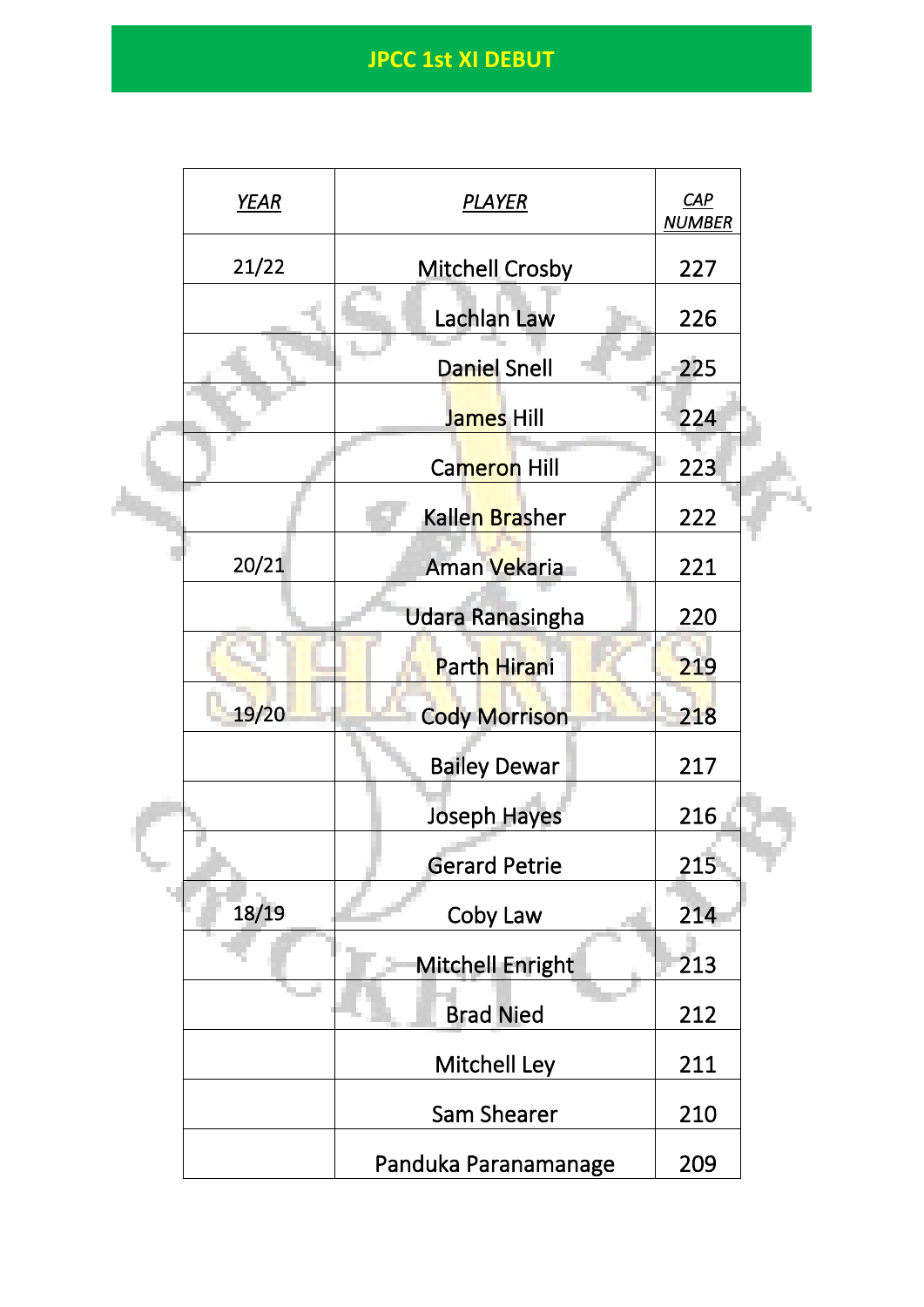|  | 17/18 | <b>Jack Saultry</b>        | 208 |  |
|--|-------|----------------------------|-----|--|
|  |       | <b>Mitchell Barrington</b> | 207 |  |
|  |       | Julian Whetstone           | 206 |  |
|  | 16/17 | <b>Kurtis Grazyck</b>      | 205 |  |
|  |       | Rakitha Wickaramasinghe    | 204 |  |
|  |       | Adam Clarke                | 203 |  |
|  | 15/16 | Luke Saultry               | 202 |  |
|  |       | Anthony Reid               | 201 |  |
|  |       | Tyson Barrington           | 200 |  |
|  |       | <b>Brayden Wright</b>      | 199 |  |
|  | 14/15 | <b>Liam Francis</b>        | 198 |  |
|  |       | <b>Travis Gstrein</b>      | 197 |  |
|  |       | <b>Damian Duke</b>         | 196 |  |
|  | 13/14 | <b>Robbie Cox</b>          | 195 |  |
|  |       | Martin Weightman           | 194 |  |
|  | 12/13 | <b>Jordan Dunstone</b>     | 193 |  |
|  |       | <b>Chris Devenish</b>      | 192 |  |
|  |       | <b>Tom Nash</b>            | 191 |  |
|  |       | <b>Dominic Monea</b>       | 190 |  |
|  |       | <b>Adam Dobb</b>           | 189 |  |
|  |       | <b>Trent Barrington</b>    | 188 |  |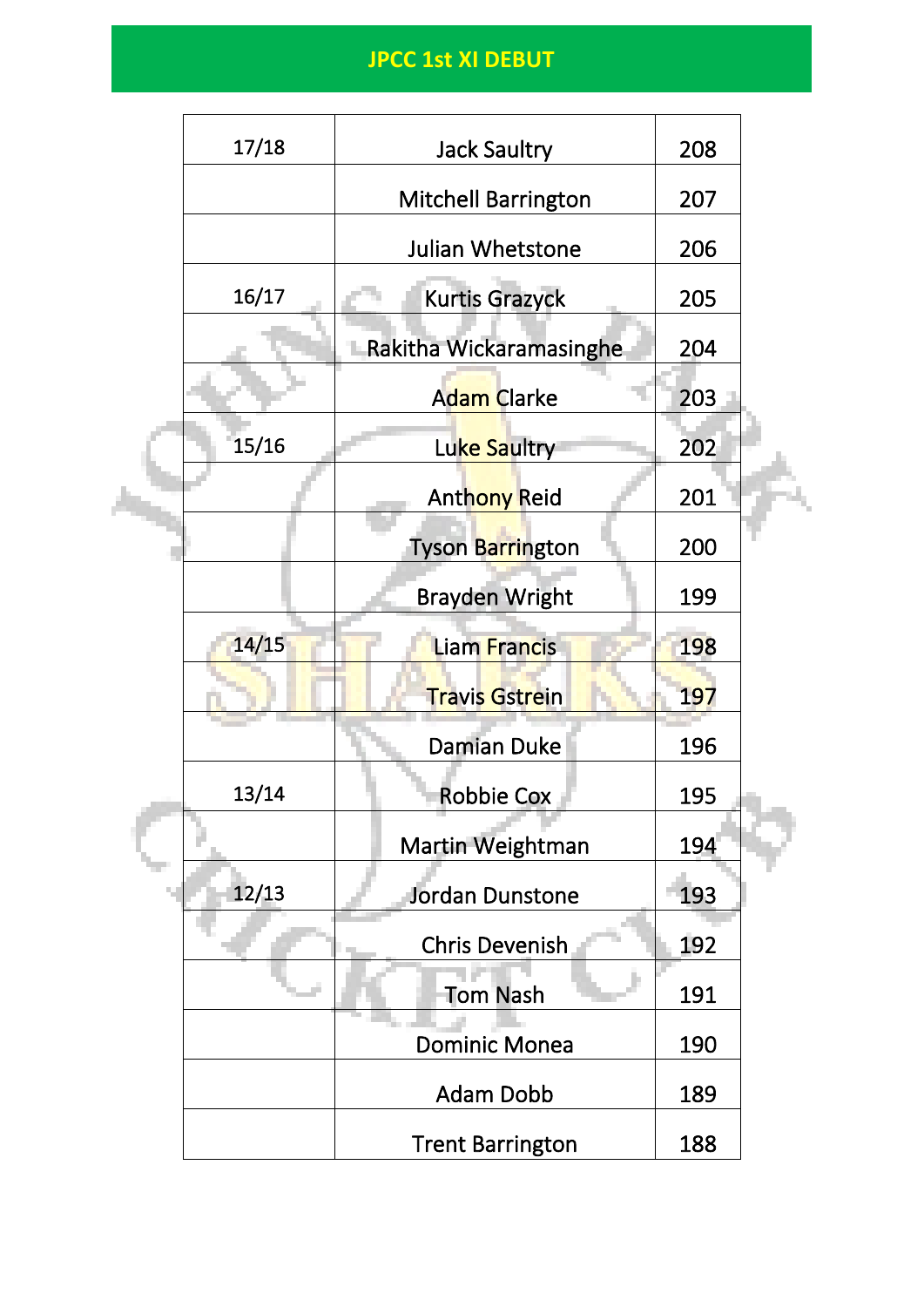| 11/12 | Jarrad Gstrein                                                                          | 187 |  |
|-------|-----------------------------------------------------------------------------------------|-----|--|
|       | <b>Ryan Carter</b>                                                                      | 186 |  |
|       | <b>Samuel Roy</b>                                                                       | 185 |  |
|       | Junaid Kari                                                                             | 184 |  |
|       | <b>Jack Graffen</b>                                                                     | 183 |  |
|       | Usman Arif                                                                              | 182 |  |
| 10/11 | Toby Whilesmith                                                                         | 181 |  |
|       | <b>Aaron West</b>                                                                       | 180 |  |
|       | <b>Andrew Gottliebsen</b>                                                               | 179 |  |
|       | <b>Brendan Duke</b>                                                                     | 178 |  |
| 09/10 | <b>Mark Winton</b>                                                                      | 177 |  |
|       | <b>Warwick Steele</b>                                                                   | 176 |  |
|       | Dimitri Siriwardena                                                                     | 175 |  |
|       | <b>Adam Burgess</b>                                                                     | 174 |  |
| ***** | Pre MyCricket Records below - Listed in<br>alphabetical order in respective debut years | *** |  |
| 08/09 | Duncan Maclachlan                                                                       | 173 |  |
|       | Sean Langenberg                                                                         | 172 |  |
|       | <b>Bryce Hards</b>                                                                      | 171 |  |
|       | <b>Steven Devenish</b>                                                                  | 170 |  |
|       | Dean Bowman                                                                             | 169 |  |
| 07/08 | <b>Troy Gstrein</b>                                                                     | 168 |  |
|       |                                                                                         |     |  |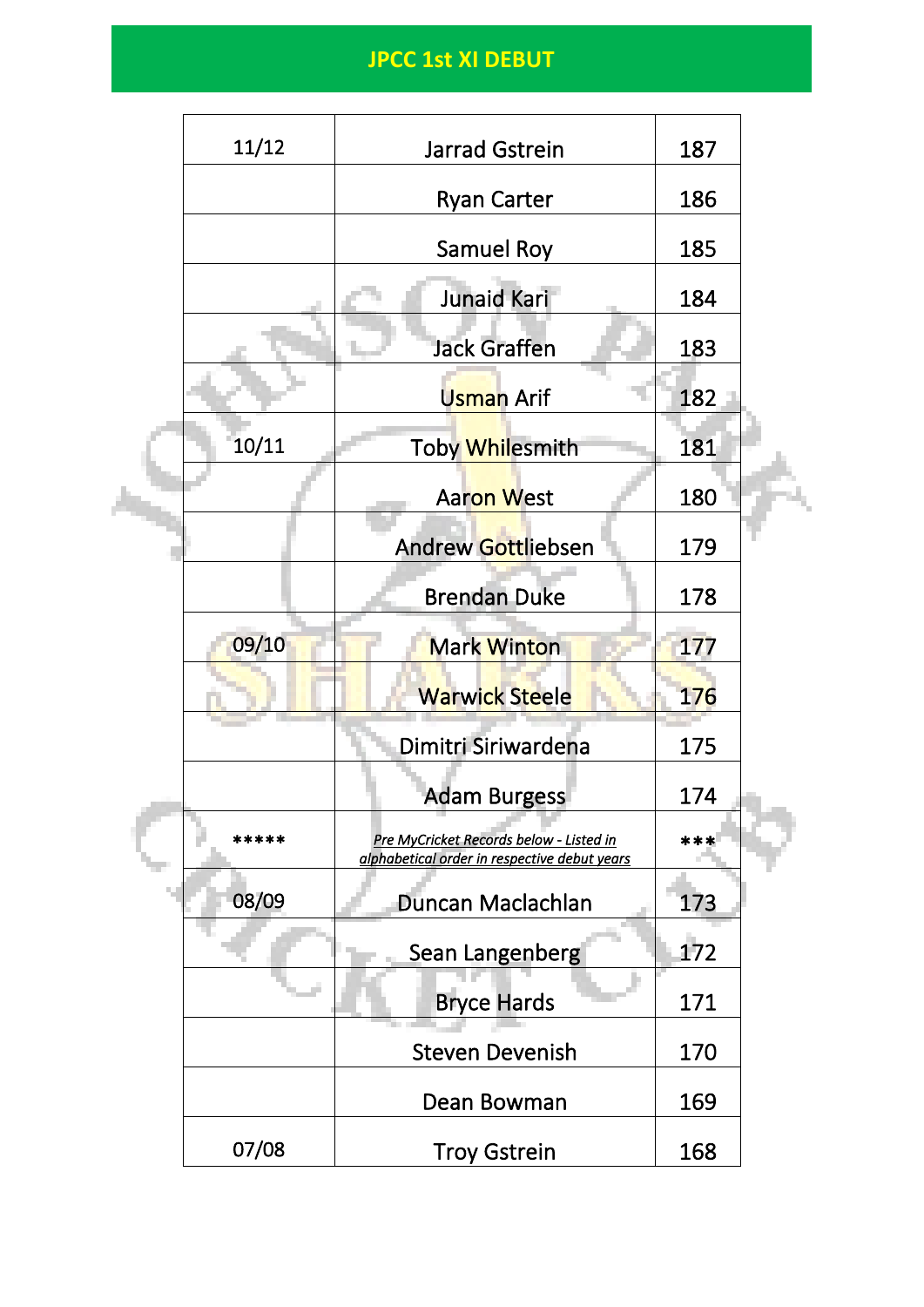|  |       | David Carman             | 167        |  |
|--|-------|--------------------------|------------|--|
|  |       | <b>James Hall</b>        | 166        |  |
|  |       | Robbie Birnie            | 165        |  |
|  | 06/07 | <b>Andrew Stanios</b>    | 164        |  |
|  |       | Tom McQuinn              | 163        |  |
|  |       | <b>Elliot Hind</b>       | 162        |  |
|  |       | Cameron Bourke           | 161        |  |
|  |       | David Devenish           | 160        |  |
|  | 05/06 | Kane Murphy              | 159        |  |
|  |       | <b>John Foster</b>       | 158        |  |
|  |       | Liyan De Silva           | 157        |  |
|  | 04/05 | <b>Adrian Romei</b>      | <b>156</b> |  |
|  |       | <b>Dulip Samaraweera</b> | 155        |  |
|  | 03/04 | J. Farmer                | 154        |  |
|  |       | <b>Mark Dinon</b>        | 153        |  |
|  |       | <b>Bal Mangat</b>        | 152        |  |
|  |       | <b>Steven Bowen</b>      | 151        |  |
|  | 02/03 | <b>Paul Wilkinson</b>    | 150        |  |
|  |       | Aaron Walter             | 149        |  |
|  |       | <b>Ben Stallworthy</b>   | 148        |  |
|  |       | <b>Steven Seymour</b>    | 147        |  |